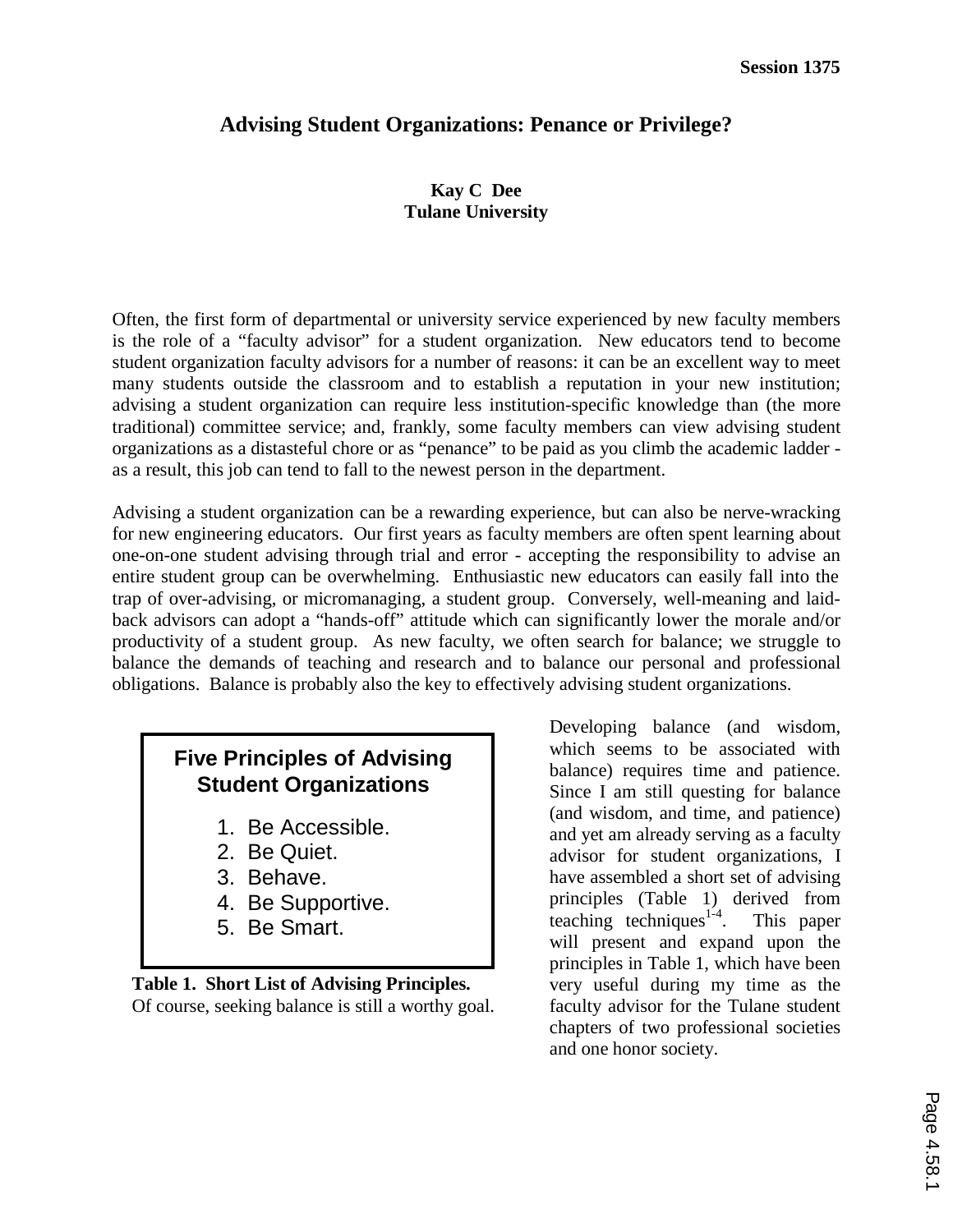#### **1. Be Accessible.**

If your students don't mind, you should attend the general meetings of the organization. You could also attend officers' meetings, if the officers would like to have you there. You don't have to be an active participant in the meetings, or sit in the front row. Your presence at meetings (wherever they are held: the student union, classrooms after hours, *etc.*) sends a message that you consider the organization important enough for you to leave your office and meet students on "neutral territory." Your willingness to leave your own "turf" and venture into their world will often be appreciated as a marker of accessibility<sup>1</sup>. Arriving a few minutes early for, and lingering a few minutes after, meetings helps you be accessible since this gives students a chance to talk with you informally (just as arriving early for class gives students a chance to ask you questions<sup>2,3</sup>). You can use these informal interactions to learn the names of as many students as you can. Learning and using students' names promotes rapport and makes you personally  $\alpha$  accessible without being overly forced or intrusive<sup>3</sup>.

The suggestion to attend meetings may worry faculty, for whom time is a precious commodity. It is certainly valid to be concerned about using your time appropriately, especially consider all of the demands placed on junior faculty. However, calculate how much time you will actually spend at student organization meetings – likely only two to three hours per month. You probably spend more time per month in the shower. The student organization is worth your investment of time and energy.

### **2. Be Quiet.**

Of course you want to be a resource for students, and of course you want to give them the benefit of your experience. On the other hand, you aren't running the organization, you're just *advising* the people who are running the organization. Student organizations must be directed by students. This means that sometimes you will have to bite your tongue and let students make mistakes (and learn from those mistakes). Be aware that you may find yourself under pressure to influence activities of the student group. For example, the local professional chapter of a society may have ambitious hopes/plans for the student section of that society, and might ask you to push the students in particular directions. If this occurs, remember that students need to learn to interact with professional people, and put the professionals in direct contact with the student officers. Let the students make their own judgements, and then support the decisions of the students (see "4. Be Supportive").

Principle #2, "Be Quiet," does not mean "be uninterested" or "don't get involved." You should feel comfortable making suggestions to the student group, but you should gracefully accept the idea that not all of your suggestions will be taken. So how do you provide guidance without overpowering the students with your own opinions? How do you maintain an attitude of interest and support without micromanaging the group? Deliberately using positive body language in conjunction with active listening techniques, as summarized in Table 2, will help you demonstrate interest and enthusiasm without being overbearing. Two particular active listening techniques (paraphrasing/summarizing what you are hearing and asking relevant questions), are very effective mechanisms for encouraging students to critically evaluate their own ideas – and for helping students to arrive at their own conclusions (instead of just telling them what to do).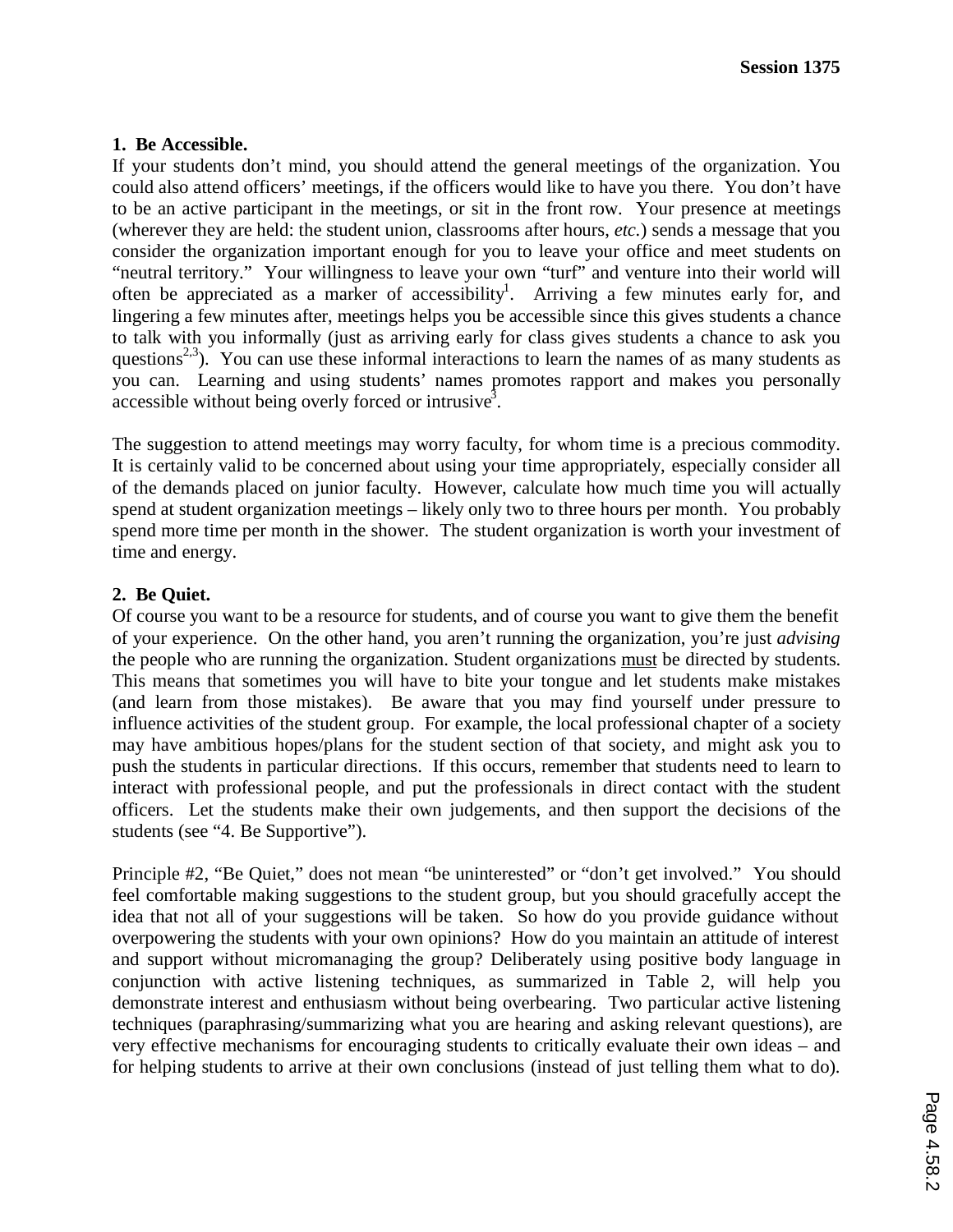Most importantly, actively *listening* to what students have to say is often more valuable, more important, and more appreciated than talking to (or at) students. So hush! Listen.

| Climate                | <b>Open and Supportive</b><br>- non-judgmental and non-evaluative<br>- problem oriented<br>- non-dogmatic<br>- not superior |
|------------------------|-----------------------------------------------------------------------------------------------------------------------------|
| <b>Focus</b>           | <b>On Speaker and Topic</b>                                                                                                 |
| <b>Non-Verbal Cues</b> | <b>Attending</b><br>- open posture<br>- look directly at speaker<br>- lean forward                                          |
| <b>Verbal Cues</b>     | <b>Encouraging</b><br>- minimal verbal messages ("uh-huh," "yeah")                                                          |
| <b>Dialogue</b>        | <b>Reflect and Summarize; Clarify</b><br>- "What I hear you saying is"<br>- "So what should we do?"<br>- "Tell me more."    |

**Table 2. Active Listening Behaviors.** Adapted from Wankat and Oreovicz, 1993, pg 194.

### **3. Behave.**

By advising a student organization, you have the opportunity to be a mentor and a role model to a number of students. Take advantage of that opportunity. Consciously work to model professional behavior, and realize that students will view you as a representative of your department, your school, your research field, and professors in general. Talk with students about the challenges and opportunities of your professional career<sup>1</sup>. Share some of your personal interests<sup>1</sup>. Communicate the importance of mentoring to the students, and encourage them to assume mentoring roles within the organization or elsewhere<sup>1</sup>. People emulate behavior which they understand and respect, so make the most of your role as faculty advisor and represent yourself (and your department, school, research area, *etc*.) well.

You will almost certainly be called upon to model professional conflict resolution skills. Usually, students will try very hard to resolve conflicts within the organization before they come to you for help. It's important for you to give this kind of situation the time and patience it deserves. Ideally, *you will not decide the issue*, but you will be able to help the students reach a compromise. One facilitation/conflict resolution scenario I have successfully used in the past is presented here: first have both parties state their point of view (without interruption); next have each party re-state and summarize the other's point of view (clarification is allowed); next have each party propose a compromise situation, listing the benefits and disadvantages for everyone involved; and finally (if a suitable compromise hasn't been reached already), have each party suggest incremental steps toward a "meeting in the middle" which is not completely satisfactory for anyone but is acceptable overall.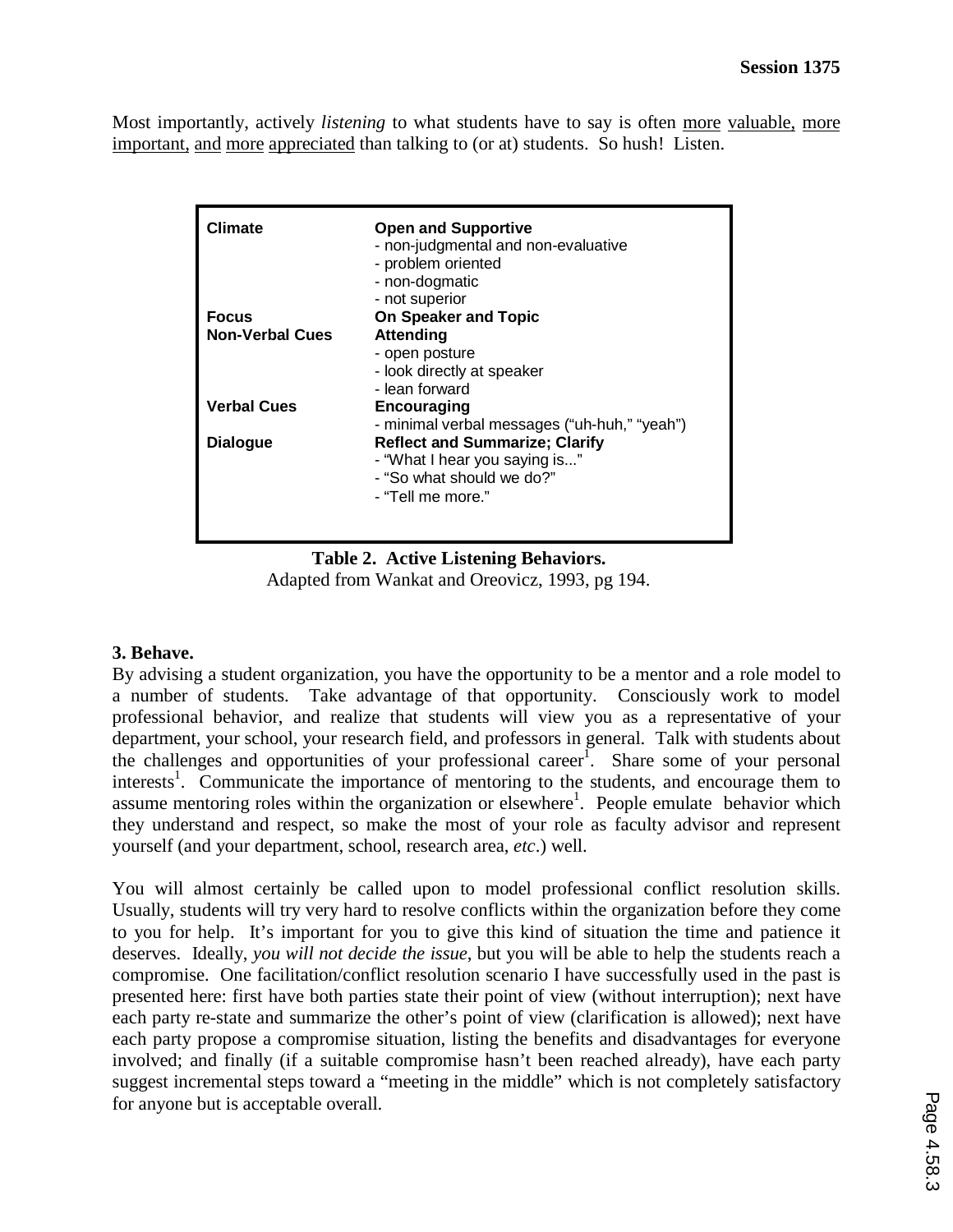#### **4. Be Supportive.**

You can't be supportive if you're not accessible (principle #1), and you can't be supportive if you aren't listening to and aware of what is going on in the student organization (principle #2), so this principle of advising is certainly linked to others. One important type of support you can supply to a student organization is honest and generous praise and positive feedback. Share positive news about the student group with your colleagues, department chair, and dean, and let the students know that you are championing their cause on multiple levels.

If providing "support" only consisted of providing positive feedback, it would be relatively easy. Be aware that different members of the organization will want and need different kinds of support from you. It is a good idea to read about different cognitive styles and personality types<sup>2-4</sup>, and to watch for situations where you may need to alter your own style to enhance communication with students. As one example, consider the different communication styles and mentoring needs of impersonal and interpersonal thinkers presented in Table 3.

#### **Interpersonal**

Wants to exchange ideas with others Seeks rapport with instructor Resolves uncertainty by personal judgement

**Impersonal** Wants to debate ideas with others Seeks challenge from instructor Resolves uncertainty by logic and research

**Table 3. Some Aspects of Interpersonal and Impersonal Patterns of Thinking.** Adapted from McKeachie, 1994, pg 233.

### **5. Be Smart.**

There are two elements to "being smart" about advising student organizations: protection and promotion.

*Protection:* They may not know it, but the students are counting on you to provide enough wisdom (and balance, and time, and patience) to protect them from potentially serious situations. You also need to protect yourself and your institution. For example, be very sensitive about the language and tone of organizational announcements which are

published/printed on university letterhead. Consider whether or not planned student fund-raisers conflict with university interests. One student organization I worked with had developed an ambitious (and probably financially sound) plan to sell books as a fundraiser – which, if acted on, could have caused serious legal problems due to certain exclusive contract arrangements of our university bookstore.

Honest mistakes and seemingly good ideas can escalate into larger, legal issues. Find out how to contact one of your institution's lawyers. Don't hesitate to call them and ask questions, even if it makes you feel silly, if you develop a gut feeling that something is just "not right". The lawyers' job is to help you protect the students, yourself, and your institution.

*Promotion:* Promoting the interests of the student organization is part of being a supportive (Principle #4) advisor. However, don't forget to promote yourself where it counts. Consider adding a section about advising students (both one-on-one and as a group) to your teaching portfolio. List successful guidance of a student organization as one of your yearly accomplishments, and talk with your department chair about the mentoring skills you are developing. If the group undertakes impressive projects, include some relevant details in your